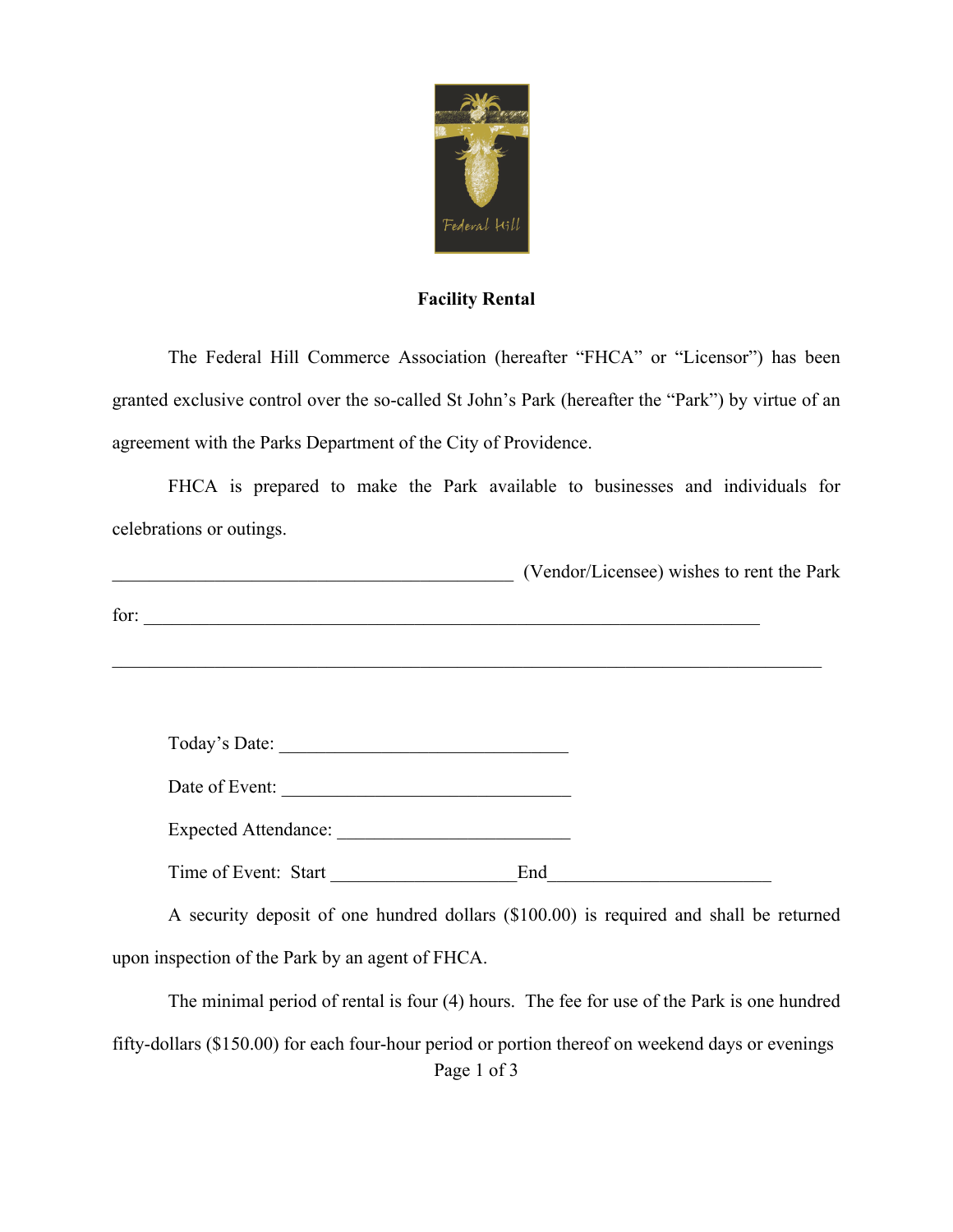and one hundred dollars (\$100.00) for every four-hour period or portion thereof on weekdays or weekday evenings. Payment shall be made in advance.

No alcohol shall be served unless provided and served by a licensed and insured Rhode Island vendor.

 $\mathcal{L}_\text{max}$  and  $\mathcal{L}_\text{max}$  and  $\mathcal{L}_\text{max}$  and  $\mathcal{L}_\text{max}$ 

Name of Vendor

 $\mathcal{L}_\text{max}$  , and the contract of the contract of the contract of the contract of the contract of the contract of the contract of the contract of the contract of the contract of the contract of the contract of the contr Address

 $\mathcal{L}_\text{max}$  , and the contract of the contract of the contract of the contract of the contract of the contract of the contract of the contract of the contract of the contract of the contract of the contract of the contr Insurer

Conduct: The conduct of all program participants and spectators while in the Park shall be the responsibility of the Licensee. Licensee also accepts all responsibility for any injury to person(s) or property or loss of or damage to property or theft of personal property during the license rental period, or resulting therefrom. Failure by any individual or group to follow all applicable rules and regulations will be cause for eviciton. FHCA retains the right to evict objectionable persons from the premises. Repeated violations may result in denial of future reservation requests.

Indemnity: Licensee shall release, indemnify, keep and save harmless FHCA, its agents, officers, or employees from any and all responsibility or liability for any and all damages or injury of any kind or nature whatever (including death) to all persons, whether agents or employees of the Licensee or persons attending the vents for which the premises have been leased, and to all property damage proximately caused by, incident to, resulting from, arising out